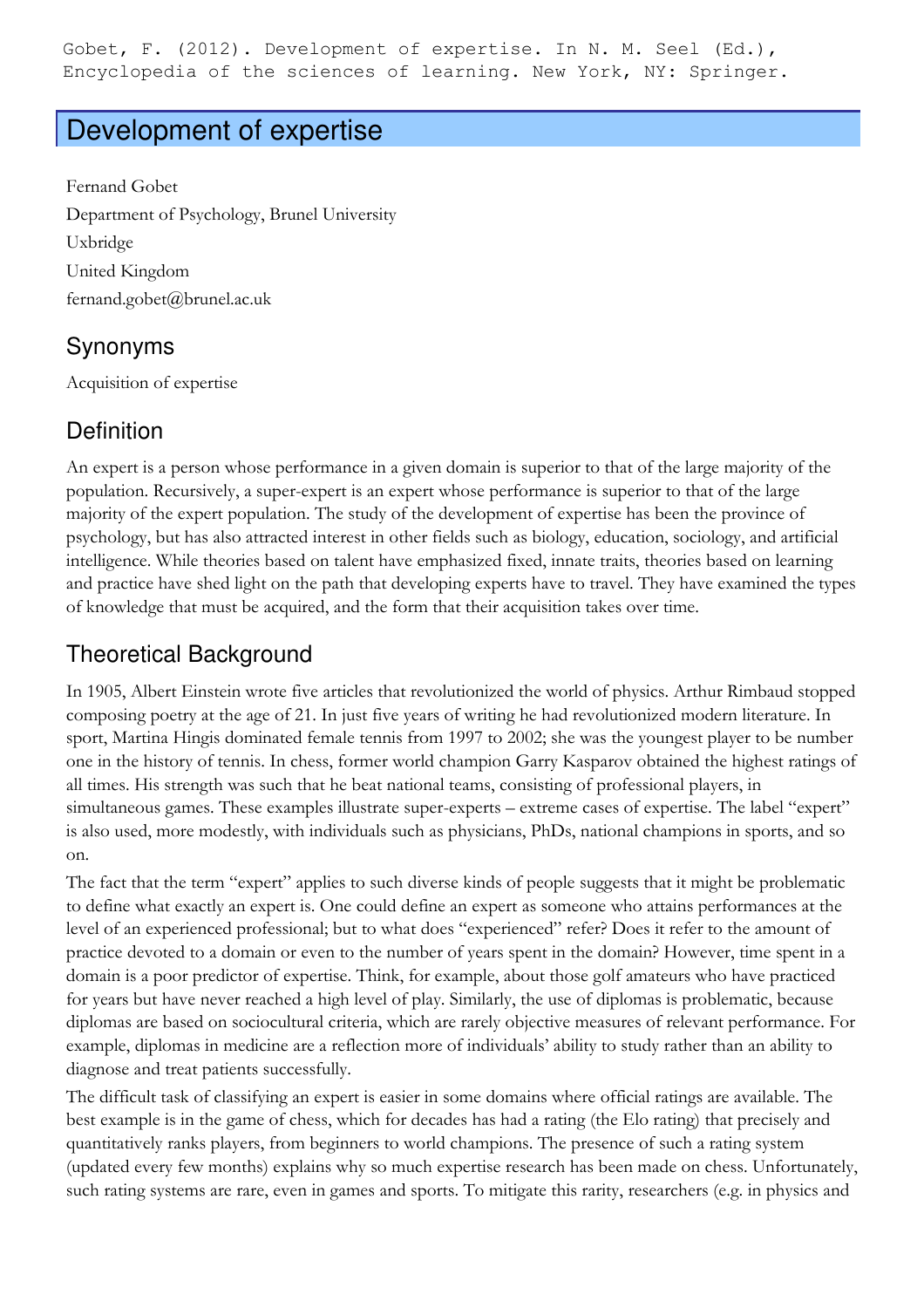medicine) have often used a simple dichotomy: novice vs. expert. While this is a practical solution, it loses much information. A further complication is that "expert" is a label that is sometimes given more for social reasons than for the skill level of an individual. The criteria may vary between societies or even within societies. This renders comparisons very difficult indeed. In some cases, whether somebody is an expert or not critically depends on the context: a fortune-teller is considered an expert in some societies but not in others. In some domains at least, the status of an expert is clear. A skeptic might doubt the expertise of a Roger Federer, but playing game of tennis against him would swiftly dispel any doubts.

The study of expertise is interesting and important for the sciences of learning, for several reasons. First, individuals who are capable of extraordinary performances offer a unique window on human cognition. Second, and related to the first point, these individuals can shed light on strategies to push the previously known limits of human cognition and rationality. These strategies can be of useful to other people, even nonexperts. Third, studying experts can illuminate which training methods are efficient and which ones are not, again with applications for non-experts and even for education in general. Finally, a better understanding of the cognitive processes underpinning expertise and its development may help the development of artificial intelligent systems capable of performing at a level equal or even higher than the best human experts.

| Talent                                  | Expertise                                |
|-----------------------------------------|------------------------------------------|
| Correlational studies                   | Experimentation and modeling             |
| Psychology of intelligence              | Cognitive psychology                     |
| Innate                                  | Acquired                                 |
| Differences between novices and experts | Similarities between novices and experts |
| Children/Adults                         | Adults                                   |
| Normal and pathological                 | Normal                                   |
|                                         |                                          |

#### Extraordinary Performance

Table 1. Comparison of the two traditions that have dominated the study of exceptional performances: on the left, the talent approach; on the right, the expertise approach.

In psychology, two traditions have dominated the study of extraordinary performances: one based on the notion of talent, and the other based on the notion of expertise (see Table 1). The first tradition goes back to the 19<sup>th</sup> century, with Gall's phrenology in Germany and the works of Galton in England. It aims to show that innate talent is necessary for high levels of performance. For example, researchers such as Eysenck in England and Jensen in the USA have suggested that intelligence quotient (IQ) correlates with the efficiency of elementary perceptual processes. This approach is characterized by the use of correlations, the use of data from neurobiology, and a focus on inter-individual differences. The second tradition has focused on the learning mechanisms and the environmental conditions that make possible the development of extraordinary performances. The emphasis is on adults and "normal" individuals, as opposed to individuals suffering from pathologies (e.g. autistic calculators). Rather than correlations, this approach uses laboratory experiments where experts are asked to carry out tasks representative of their skills. For example, given the description of a case, a physician is asked to carry out a diagnosis and venture a prognosis.

The experiments carried out by the expertise approach tend to use standard experimental paradigms in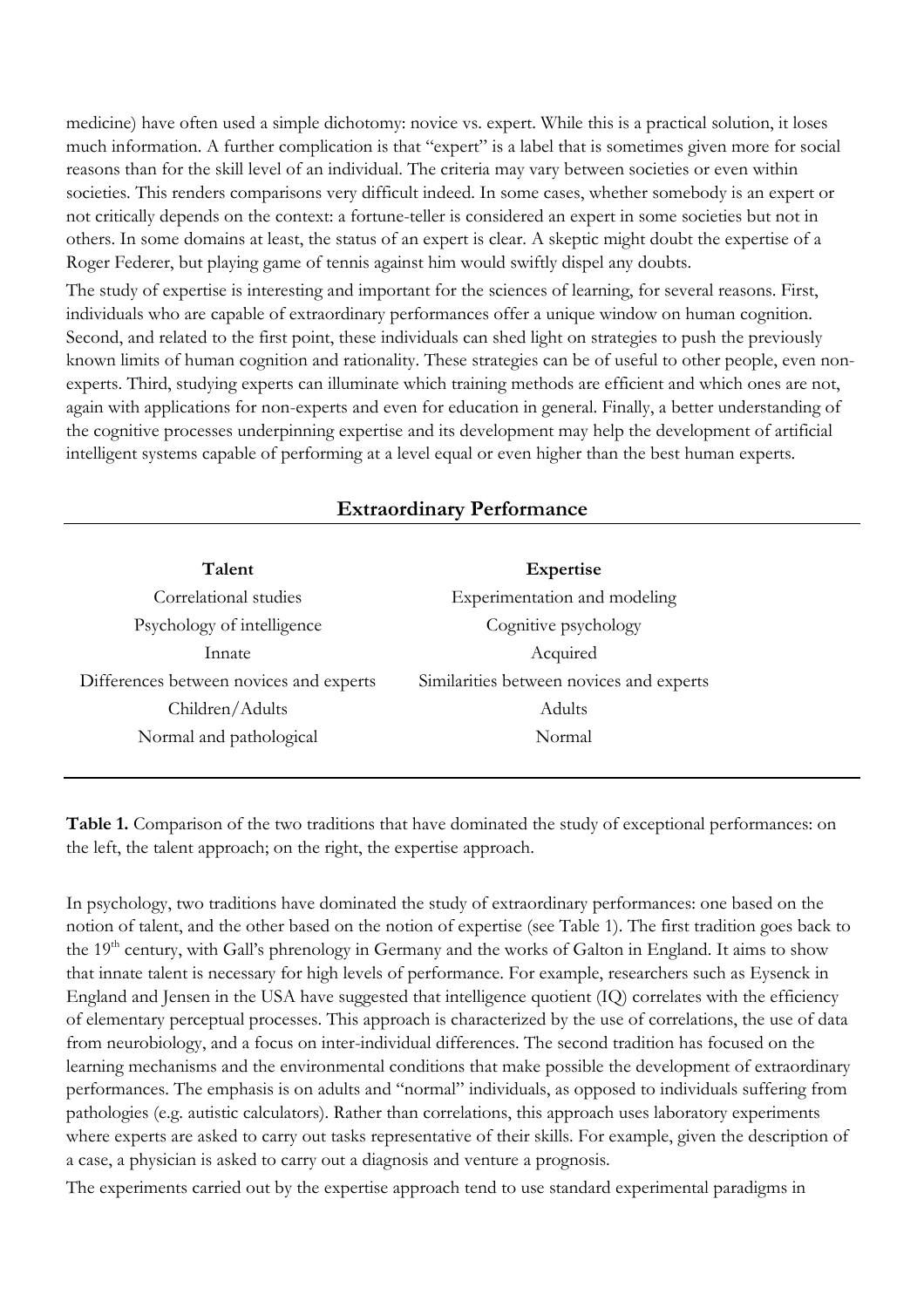cognitive psychology. The focus is on the similarities between the performances of individuals of the same skill level, or even between the cognitive mechanisms used by individuals at different levels of expertise. Differences between individuals of different skill levels tend to be explained by differences in practice. Computational modeling is sometimes used to formalize the processes thought to underpin the development of expertise. In other words, a computer program is designed which simulates expert performance. The program is required to produce the same results as an actual human expert, and therefore needs to operate using the same cognitive processes as an actual human. In some cases, the computer models are able to reproduce the detail of the behavior at different levels of skill.

Sadly, there have been only few interchanges between these two traditions, and the rare examples have tended to highlight the disagreements rather than the possible commonalties (see for example Howe, Davidson & Sloboda's, 1998, article in Behavioral and Brain Sciences and the ensuing replies). Some rare authors (e.g., Macintosh, 1998) occupy an intermediate position on the continuum ranging from a pure hereditarian position to a pure environmentalist position.

Given its own research interests, the expertise tradition has had much more to say about the development of extraordinary performances than the talent approach, which emphasizes the role of traits that are essentially fixed. Starting with Binet in 1894, expertise development has been seen as the acquisition of knowledge. De Groot in 1946 described in more details the ways expert knowledge is organized, and also had the critical insight that knowledge is closely linked to perception. In 1964, Fitts proposed three stages in the acquisition of perceptual and motor skills. During the cognitive phase, rules, procedures, and facts are learned by instruction, trials and errors, and feed-back. During the *associative phase*, stimuli are associated with responses, and chains of responses are built. During the autonomous phase, behavior becomes self-sufficient and independent of cognitive control. Practice and feed-back play an essential role in the last two phases. Building on the work of De Groot, Chase and Simon in 1973 proposed that knowledge is encoded as fairly small chunks  $\leq$ Link to Chunking mechanisms and learning >>, fairly simple data structures. They also suggested that the development of knowledge consists of acquiring a large number (between 10,000 and 100,000) of these chunks. Some of the chunks are linked to potentially useful actions. Gobet and Simon in 1996 combined the idea of a chunk with that of a *schema*, proposing that the chunks that are used often by an expert become templates, more complex data structures akin to a schema, which consist both of fixed and variable information. Ericsson and colleagues have pushed to the extreme the position of the expertise approach, arguing that deliberate practice <<Link to Deliberate practice and its role in expertise development >> is sufficient to attain high levels of expertise.

In line with Chase and Simon's account, Newell and Rosenbloom proposed in 1981 that expertise is the product of the acquisition of a large number of productions – simple rules consisting of a condition and an action. Combining computational and mathematical modeling, they showed that, following the principle of diminishing returns, accretion of chunks leads to a power law of learning in performance; that is, there are rapid improvements at the beginning, followed by increasingly slower improvements thereafter.

### Important Scientific Research and Open Questions

In spite of considerable research in the last decades, the field of expertise faces a number of open questions and challenges. As noted above, defining expertise has turned out to be tricky, and, in many domains, a better operationalization of this concept is desirable. The interaction between environment and the cognitive processes engaged by experts is rarely well understood. At the extreme, it could be argued that studying experts will tell us little about the cognitive mechanisms underpinning expertise, but much about the domain itself – the structure of the environment. For example, will observing biologists reveal anything about their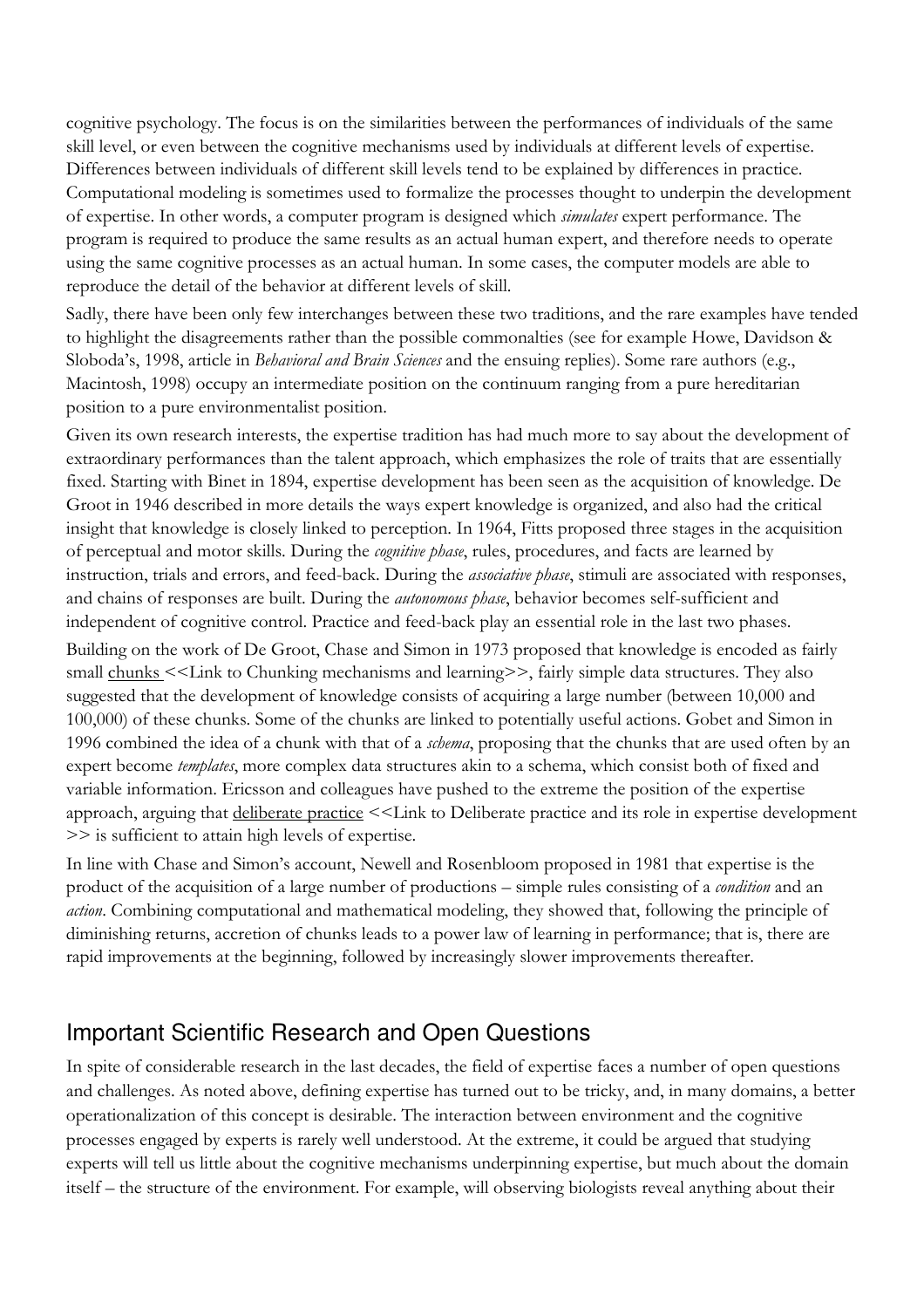thinking beyond what could be found in a biology textbook? Obviously, students of expertise believe this is the case, but stronger evidence than that collected so far would be welcome.

While far from being resolved, the debate between *talent* and *practice*, one the many variations of the great debate between *innate* and *acquired*, has gained in momentum with the rapid advances in neuroscience and genomics in the last decades. The results seem to bring support and comfort for both camps. On the talent side, the developments in genomics make it hard to doubt the role of genes in individual differences, including differences between the best individuals in a domain. On the expertise/practice side, the developments in neuroscience have highlighted the plasticity of the brain and its remarkable ability to learn. Given the complexity of these results, together with the complexity of the results collected in expertise research itself, it is likely that the only way forward is to use some form of computational modeling. Finally, one of the great unknowns in this field is whether there are stages in the development of expertise, as proposed for example by the early work of Bryan and Harter in 1899 on telegraphy. The presence of power laws seems to suggest that expertise development is continuous, but stages keep appearing in theories of expertise.

### Cross-References

- $\rightarrow$  Bounded rationality and learning
- $\rightarrow$  Chunking mechanisms and learning
- $\rightarrow$  Development of expertise
- $\rightarrow$  Individual differences in learning
- $\rightarrow$  Learning in Practice
- $\rightarrow$  Learning in the CHREST cognitive architecture
- $\rightarrow$  Schema

# References

Simon, H. A., & Chase, W. G. (1973). Skill in chess. American Scientist, 61, 393-403.

- Didierjean, A. & Gobet, F. (2008). Sherlock Holmes An expert's view of expertise. British Journal of Psychology, 99, 109-125.
- Mackintosh, N. (1998). IO and human intelligence. Oxford: Oxford University Press.
- Howe, M. J. A., Davidson, J. W., & Sloboda, J. A. (1998). Innate talents: Reality or myth? Behavioral and Brain Sciences, 21, 399-+.
- Ericsson, K. A., Charness, N., Feltovich, P. J., & Hoffman, R. R. (2006). The Cambridge handbook of expertise and expert performance. New York, NY: Cambridge University Press.
- Eysenck, H. J. (1995). Genius: The natural history of creativity. New York: Cambridge University Press.

# **Definitions**

Expert: A person whose performance in a particular domain is superior to that of the large majority of the population.

Expertise: The field of research investigating the cognitive processes behind exceptional performance.